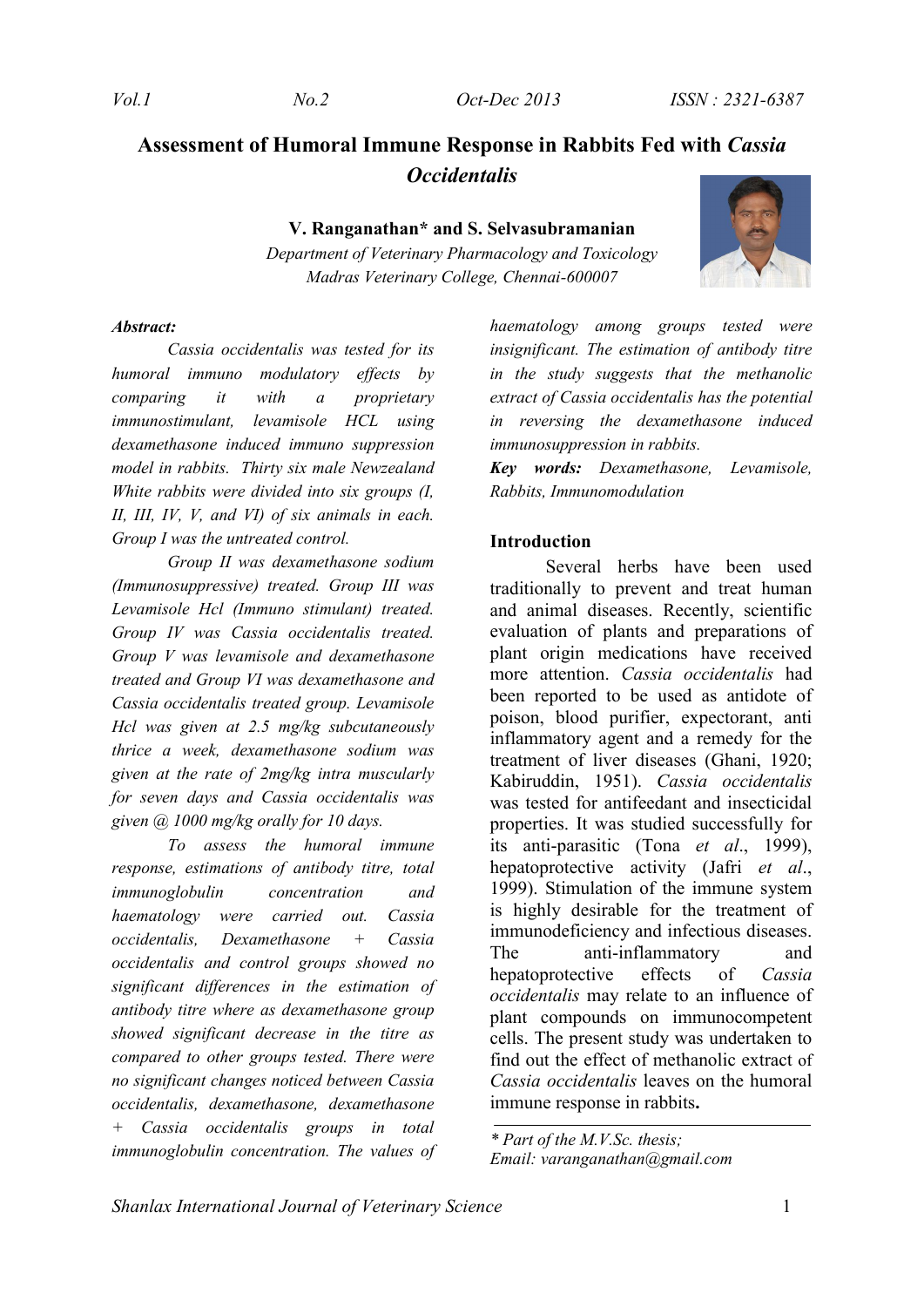# **Materials and Methods Extraction**

The leaves of the plant was air dried and 150 grams of air dried powder was extracted with 400 ml of 80% methanol (v/v) using soxhlet apparatus and the extract was subjected to rotary evaporator for removal of the solvent. The paste form of extract was obtained using hot air oven and kept at room temperature for use.

## **Experimental animals and chemicals used**

Thirty six Newzealand white crossbred male rabbits weighing between 1000 and 1500 g obtained from the Department of Laboratory animal Medicine, TANUVAS, Madhavaram, Chennai-51, were used for the study.

All the animals were given a balanced diet and maintained under identical environmental conditions. Immunostimulatory drug levamisole hydrochloride (Alved, Chennai) and immunosuppressive drug dexamethasone sodium (Merind, Mumbai) were used for this study.

# **Experimental design**

Thirty six male Newzealand White rabbits were divided into six groups (I, II, III, IV, V, and VI) of six animals in each. Group I was the untreated control.

Group II was dexamethasone sodium (Immunosuppressive) treated. Group III was Levamisole Hcl (Immuno stimulant) treated. Group IV was *Cassia occidentalis* treated. Group V was levamisole and dexamethasone treated and Group VI was dexamethasone and *Cassia occidentalis* treated group.

Levamisole Hcl was given at 2.5 mg/kg subcutaneously thrice a week, dexamethasone sodium was given at the rate of 2mg/kg intra muscularly for seven days and *Cassia occidentalis* was given @ 1000 mg/kg orally for 10 days. To assess the humoral immune response, estimations of antibody titre, total immunoglobulin concentration and haematology were carried out.

### **Assays**

### **Estimation of antibody titre**

All the eight groups of rabbits were immunized with typhoid-H antigen (King Institute, Guindy, Chennai) at the dose of one ml subcutaneously on 1st day and 15th day. Widal tube agglutination test was performed using widal test kits (Span Diagnostics Ltd.,) on days 0,7,14 and 21 for antibody titre.

# **Estimation of total immunoglobulin concentration**

Total immunoglobulin concentration was assessed by ammonium sulphate precipitation and dialysis method (Talwar and Gupta, 1983). Five ml of saturated ammonium sulphate solution was added slowly to 5ml serum in a test tube to get half saturation of ammonium sulphate in the sample. Contents were mixed continuously by swirling the tube without agitating excessively. The mixture was allowed to stand for 5 minutes so that globulin precipitates. The material was centrifuges for 10 minutes at high speed. The precipitate was allowed to settle down at the bottom of the tube. The supernatant fluid (containing albumin) was poured off and the precipitate was redissolved in 1 ml

*Shanlax International Journal of Veterinary Science* 2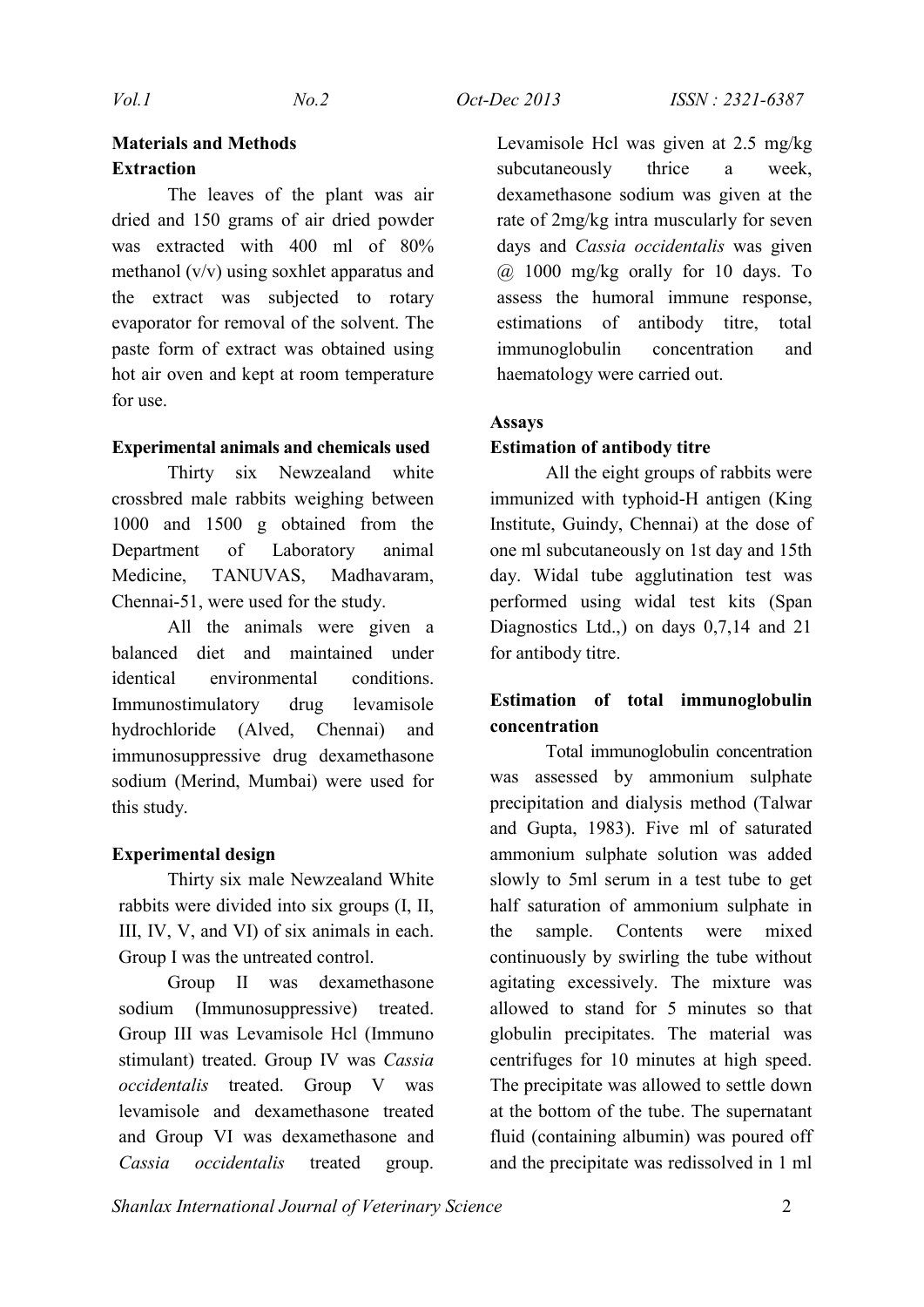distilled water. The dissolved precipitate was put in a semi permeable cellophane tube, and each end of tube was tied in a distilled water beaker. The distilled water was frequently changed to dialyse out ammonium sulphate ions completely. The contents of the cellophane tube were dissolved in 5 ml of normal saline. The globulin concentration was measured in spectrophotometer and the O.D. values obtained was multiplied by 0.70 (conversion factor to get total immunoglobulin concentration). Total erythrocyte count (RBC) was done by Hayem's dilution method. Haemoglobulin (Hb) estimation was done by Sahil's acid haematin method and total leukocyte count (WBC) was done by standard dilution method. The results were analysed as per Snedecor and Cochran (1994).

# **Results and Discussion Antibody titre**

Dexamethasone caused significant decrease in the antibody titre (14.17  $\pm$ 2.17) when compared to all other groups (Table-1). This is in accordance with the findings of Pruett *et al*., (1987). Levamisole produced significant increase in titre when compared to control and was able to overcome the dexamethasone suppressed antibody titre. Similar results were obtained by Babiuk and Mishra (1981).The control, *Cassia occidentalis*  and Dexamethasone + *Cassia occidentalis*  groups showed relatively similar values in antibody titre  $(56.17 \pm 0.03, 55.00 \pm 7.10,$ 45.83±6.71 respectively). Dexamethasone + Levamisole groups showed significant increase in antibody titre  $(183.33 \pm 29.02)$ .

| <b>Groups</b>                            | 7th day            | 14th day           | 21st day           | Group means $\pm$   |
|------------------------------------------|--------------------|--------------------|--------------------|---------------------|
| Control                                  | $52.54 \pm 0.02$   | $76.06 \pm 0.06$   | $96.07 \pm 0.06$   | $56.17c \pm 0.03$   |
| Dexamethasone                            | $10.00\pm4.47$     | $20.00 \pm 0.00$   | $26.67\pm4.22$     | $14.17d \pm 2.17$   |
| Levamisole                               | $73.33 \pm 6.67$   | $133.33 \pm 16.87$ | $213.33 \pm 33.73$ | $105.00b \pm 61.27$ |
| Cassia occidentalis                      | $53.33 \pm 8.43$   | $73.33 \pm 6.67$   | $93.33 \pm 13.33$  | $55.00c \pm 7.10$   |
| Dexamethasone<br>+Levamisole             | $120.00 \pm 17.89$ | $293.33 \pm 26.67$ | $320.00 \pm 71.55$ | $183.33a \pm 29.02$ |
| Dexamethasone $+$<br>Cassia Occidentalis | $50.00 \pm 10.00$  | $66.67 \pm 8.43$   | $66.67 \pm 8.43$   | $45.83c \pm 6.71$   |
| $(P \le 0.05)$                           |                    |                    |                    |                     |

|  |  |  | Table-1 Effect of immunomodulators on serum antibody titre |  |  |  |
|--|--|--|------------------------------------------------------------|--|--|--|
|--|--|--|------------------------------------------------------------|--|--|--|

# **Total serum immunoglobulin concentration**

There were no significant differences between dexamethasone, *Cassia occidentalis*, dexamethasone + *Cassia occidentalis* groups (32.39 ± 0.19mg/ml,  $32.69 \pm 0.13$ mg/ml,  $32.76 \pm 1.13$ 0.42 mg/ml respectively). The dexamethasone group showed significant decrease in total serum immunoglobulin level when compared to control group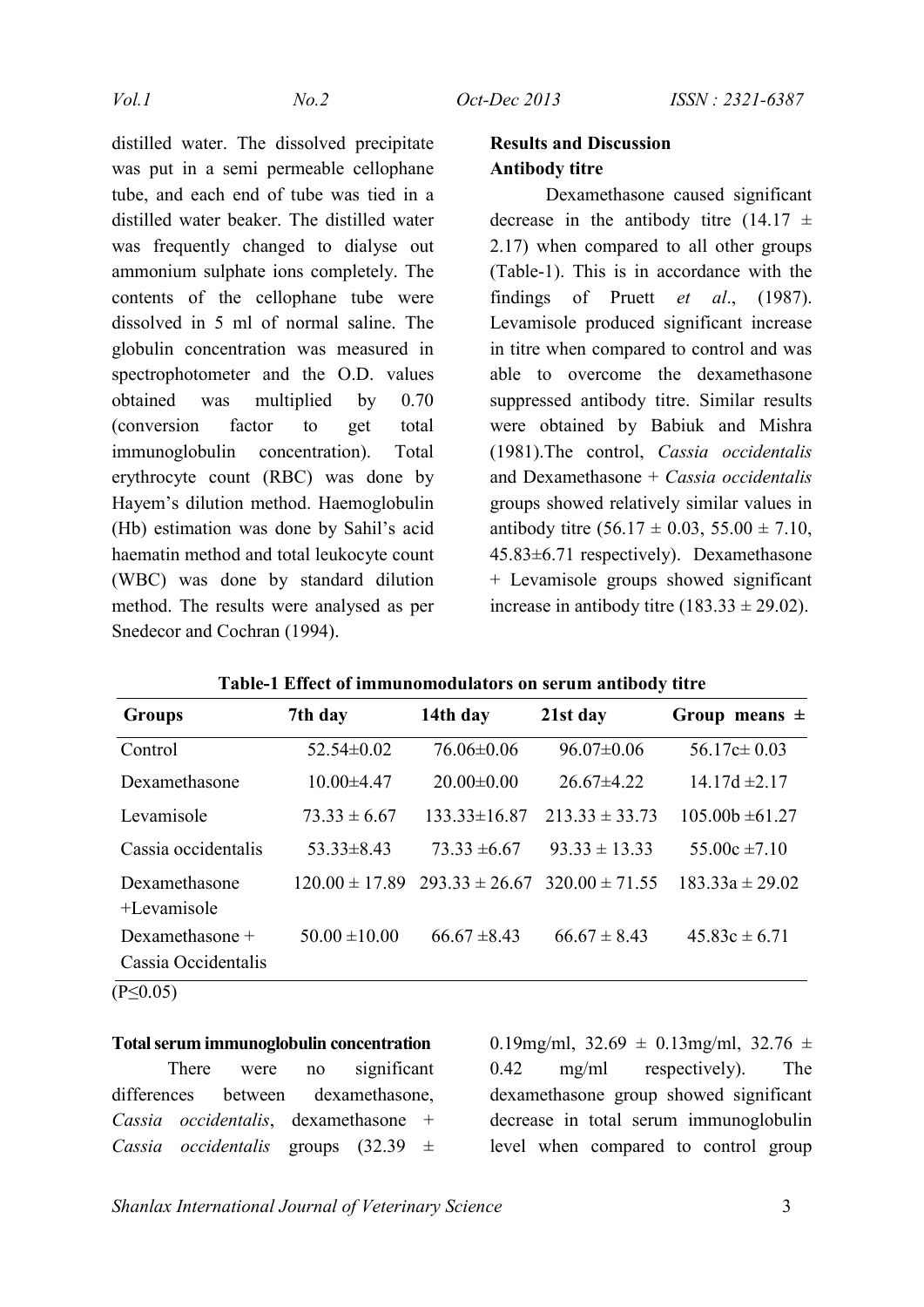| Vol.1 | No.2 | <i>Oct-Dec</i> 2013 |
|-------|------|---------------------|
|       |      |                     |

(Table-2). The inhibitory effect produced by dexamethasone is in accordance with the findings of Anderson et al., (1999). Dexamethasone + Levamisole showed significant increase in the total serum immunoglobulin levels  $(41.40 \pm 0.21)$ mg/ml). *Cassia occidentalis* caused a decline in immunoglobulin level and it could not restore the immunoglobulin level in immune suppressed animals.

**Table-2 Effect of immunomodulators on serum immunoglobulin concentration (mg/ml)**

| <b>Groups</b>       | 7thday            | 14th day         | 21st day          | Group means $\pm$ SE |
|---------------------|-------------------|------------------|-------------------|----------------------|
| Control             | $33.01 \pm 0.023$ | $33.25 \pm 0.02$ | $33.27 \pm 0.004$ | $32.94c \pm 0.01$    |
| Dexamethasone       | $31.78 \pm 0.16$  | $32.92 \pm 0.05$ | $32.50 \pm 0.28$  | 32.39cd $\pm$ 0.19   |
| Levamisole          | $35.63 \pm 0.19$  | $35.74 \pm 0.17$ | $36.56 \pm 0.53$  | $35.25b \pm 0.28$    |
| Cassia occidentalis | $33.56 \pm 0.19$  | $33.08 \pm 0.04$ | $32.89 \pm 0.26$  | $32.69c \pm 0.13$    |
| Dexamethasone +     | $39.97 \pm 0.13$  | $43.63 \pm 0.16$ | $48.94 \pm 0.09$  | $41.40a \pm 0.21$    |
| Levamisole          |                   |                  |                   |                      |
| Dexamethasone +     | $40.41 \pm 0.20$  | $44.39 \pm 0.16$ | $47.70 \pm 0.17$  | $32.76c \pm 0.42$    |
| Cassia Occidentalis |                   |                  |                   |                      |

(P≤0.05)

### **Hematology**

Dexamethasone produced decrease in WBC levels (Table-3). This is in accordance with the findings of Wilkie *et al*., (1979). There were no changes in the RBC and Hb levels between groups. It is obvious that the body haem factors were not stimulated like immune factors by the drugs.

| <b>Groups</b>         | Total RBC(X106)cmm | $Hb$ (g/dl)      | <b>Total WBC(cmm)</b> |
|-----------------------|--------------------|------------------|-----------------------|
| Control               | $5.88 \pm 0.02$    | $12.29 \pm 0.06$ | 7873.79a±22.65        |
| Dexamethasone         | $5.82 \pm 0.03$    | $12.15 \pm 0.10$ | 7354.42b±31.79        |
| Levamisole            | $5.89 \pm 0.03$    | $12.32 \pm 0.12$ | 7902.96a±53.15        |
| Cassia occidentalis   | $5.84 \pm 0.07$    | $12.19 \pm 0.15$ | 7767.50a±16.99        |
| Dexamethasone $+$     | $5.90 \pm 0.04$    | $12.30 \pm 0.10$ | 8034.67a±49.46        |
| Levamisole Levamisole |                    |                  |                       |
| Dexamethasone +       | $5.84 \pm 0.05$    | $12.27 \pm 0.15$ | 7728.79a±109.46       |
| Cassia Occidentalis   |                    |                  |                       |

**Table-3 Effect of immunomodulators on haematological parameters**

 $(P \le 0.05)$ 

#### **Conclusion**

The estimation of antibody titre in the study suggests that the methanolic extract of *Cassia occidentalis* has the potential to improve immunity in rabbits whereas the levels of immunoglobulin could not be reversed by *Cassia* 

*Shanlax International Journal of Veterinary Science* 4